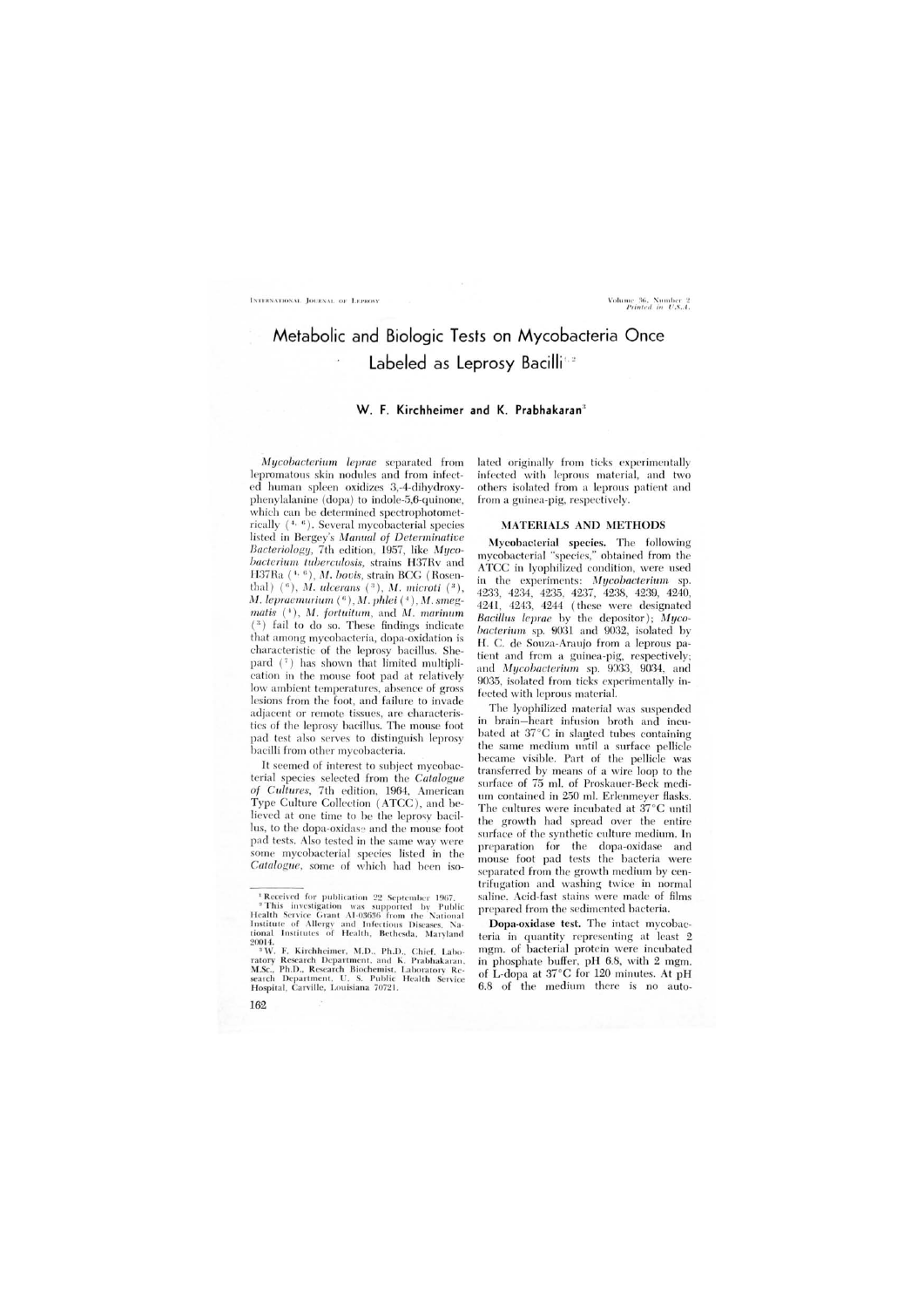oxidation of dopa in two hours (<sup>1</sup>). After incubation, the reaction mixture was centrifuged for 45 minutes at 15,000 x g, and absorbance of the supernatant fluid was measured in a Beckman DU spectrophotometer, at a wavelength of 540 m $\mu$ , at which indole-5,6-quinone, produced in the oxidation of dopa by M. *leprae* absorbs maximally. Controls included the same reaction mixture, except that the bacteria had been omitted or had been heated for 15 minutes at 100°C. As a check on the method, identical tests with dopa-oxidasepositive leprosy bacilli, obtained from lepromatous spleens, were performed at times. It was impractical to use leprosy bacilli from skin lepromas, as sufficient amounts of skin lepromas were not available. In addition, leprosy bacilli from spleen are preferable, since spleen itself does not contain dopa oxidase. Since the reaction gives rise to pigmented products, the activity, could also be assessed visually.

Mouse foot pad tests. Bacterial suspensions were prepared by grinding some of the washed bacterial mass in a mortar with slow additions of Hanks' balanced salt solution (BSS). Bacterial clumps were removed by centrifugation. The number of bacteria in the supernatant was determined by counting according to a modification  $(2)$ of the technic of Hanks. Chatterjee, and Lechat  $(1)$ . The bacterial suspension was finally diluted with BSS so that the volume of 0.03 ml. injected into the mouse foot pad contained the desired number of bacteria, which ranged from  $3 \times 10^3$  to  $48 \times$ 10<sup>3</sup>. For each respective mycobacterium one dose level only within this range was inoculated into 20 mice of either the NIH ' utility or the Swiss-Webster strain. Ten of these mice per cage were housed in air-conditioned quarters with ambient temperature around 20°C, and the remaining 10 mice per cage at room temperature, ranging from  $30^{\circ}$ C during the warmer months to  $20^{\circ}$ C during the cooler ones.

At the same time groups of mice were inoculated with comparable amounts of M. *leprae* from patients with lepromatous leprosy.

## RESULTS

Dopa-oxidation. None of the 15 mycobacterial species from the ATCC oxidized dopa even when bacterial masses were used far in excess of those of M. *leprae* that regularly give a positive test. A permeability barrier could be excluded since bacilli crushed wtth sand in an agate mortar also gave the same results.

Mouse foot pad tests. Several mice of each group were sacrificed three months after inoculation. Their inoculated feet were removed and fixed in formaldehyde for at least one week. They were then decalcified at room temperature in a solution of 5 per cent formic acid in 70 per cent ethanol. After embedding in paraffin, sections  $6$  to  $8\mu$  thick were cut, and stained with acid-fast and hematoxylin-eosin stains. Acid-fast stains were also prepared from sections of the livers, spleens, and lungs of these mice. In no instance were acid-fast organisms, other bacteria, or histologic changes seen in any of these preparations. Additional animals from each group were sacrificed six months after inoculation. Their foot pads were removed with a scalpel and minced with scissors in a mortar. The tissue then was ground with a pestle, with slow addition of BS\$. Counts of acid-fast bacteria were made from these suspensions, as stated above. Among the ATCC mycobacteria assayed, indication of multiplication was obtained only in the case of species 4238, when the mice were housed in the air-conditioned quarters. These animals had been inoculated with  $9.4 \pm 0.6$  x  $10^3$  bacteria. Six months later  $28.0 \times 10^3$  acid-fast bacteria per foot pad were recovered. There was, however, no sign of multiplication in the foot pads of mice inoculated with species 4238 and kept at a higher ambient temperature. These animals also had received  $9.4~\pm~0.6$  x  $10^3$ acid-fast bacteria and the count after six months was  $\langle 11.0 \times 10^3 \rangle$  bacteria per foot pad. On the other hand, mice that had been inoculated at thc same time with from  $8.5 \pm 0.4 \times 10^3$  to 33 x 10<sup>3</sup> leprosy bacilli from Carville patients had, 172 to 281 days later, 28 to 67 times as many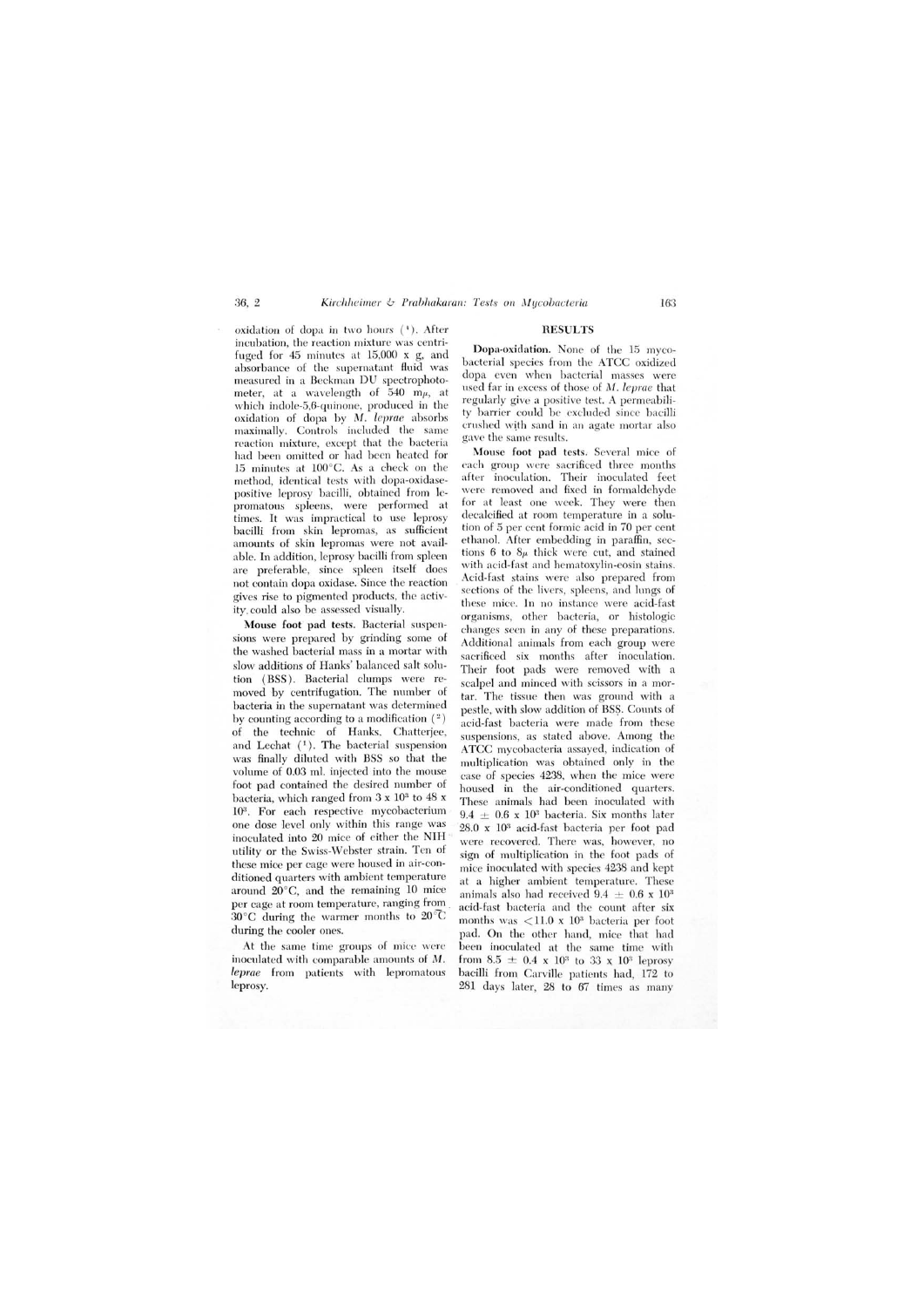| No. of bacteria<br>inoculated | No. of mice<br>sacrificed | Average No. of<br>acid-fast bacteria<br>harvested per<br>foot pad | Days after<br>inocu-<br>lation | $\alpha$ . It is known in<br>Bacterial<br>increase |
|-------------------------------|---------------------------|-------------------------------------------------------------------|--------------------------------|----------------------------------------------------|
| $20 \times 10^3$              |                           | $550 \times 10^{3}$                                               | 226                            | 28 fold                                            |
| $20 \times 10^3$              | 3                         | $470 \times 10^{3}$                                               | 226                            | 23 fold                                            |
| $8.5 \times 10^{3}$           |                           | $250 \times 10^{3}$                                               | 172                            | 30 fold                                            |
| $9 \times 10^3$               |                           | $600 \times 10^{3}$                                               | 281                            | 67 fold                                            |
| $12 \times 10^3$              |                           | $700 \times 10^{3}$                                               | 280                            | 58 fold                                            |
| $33 \times 10^3$              | 6                         | $2,200 \times 10^3$                                               | 180                            | 66 fold                                            |

TABLE 1. *Multiplication of M.* leprae *from lepromatous skin lesions of human beings in foot pads of N IH strain mice.* 

bacteria in their foot pads (Table 1). The multiplication rate of these leprosy bacilli was probably much greater than these data indicate, because less than 10 per cent of the inoculated bacilli displayed the tincto· rial and morphologic characteristics of viability. For example, in the case where 8.5 x 103 leprosy bacilli had multiplied 30 fold within 172 days the calculated generation time is 35 days. However, since the inoculum contained only 7.6 x 102 viable bacilli a generation time of 20.7 days might be more nearly correct.

### DISCUSSION

The results of the dopa-oxidase and mouse foot pad tests show that none of the 15 mycobacterial strains behaved like M. *lepme.* Multiplication in the mouse foot pad occurred only with *My cobacterium* sp. 4238, but was much slower than is typical for M. *leprae* under the same conditions. This mycobacterium achieved only approximately 1.5 generations during the time when leprosy bacilli produce approximately 9 generations. It has been questioned recently if the dopa-oxidase activity of leprosy bacilli might not result from enzymes present in the cutaneous tissue of the host, and if the leprosy bacillus might carry these enzymes to its secondary location in the spleen, which itself is devoid of dopaoxidase (<sup>6</sup>). If this were true, search for dopa-oxidase activity would not be a valid test for mycobacteria grown in artificial culture media. This possibility, however, has been excluded, since it was shown that

the respective enzymes of the leprosy bacillus and of mammalian tissue are different and, therefore, distinguishable  $(5)$ .

The results of these studies thus demonstrate that the mycobacterial cultures, some of which were originally believed to be *Bacillus leprae,* do not possess the metabolic and biologic properties of the leprosy bacillus.

#### SUMMARY

Fifteen mycobacterial strains from the American Type Culture Collection, 10 of them originally designated as *Bacillus leprae,* were subjected to the dopa-oxidase and mouse foot pad tests. None of these mycobacteria was able to multiply in the mouse foot pad in a manner typical for *Mycobacterium leprae,* and none of them oxidized dopa, as does the leprosy bacillus.

#### RESUMEN

Quince cepas de micobaeterias de la American Type Culture Collection, 10 de los cuales originalmente rotuladas como *Bacillus leprae,*  fueron sometidos a las pruebas de dopa-oxidasa y colch6n plantar de raton. Ninguno de estas micobacterias pudo multiplicarse en el colchón plantar de raton de la manera caracteristiea propia del *Mycobacterium leprae,* y ninguno oxidó dopa, como lo hace el bacilo de la lepra.